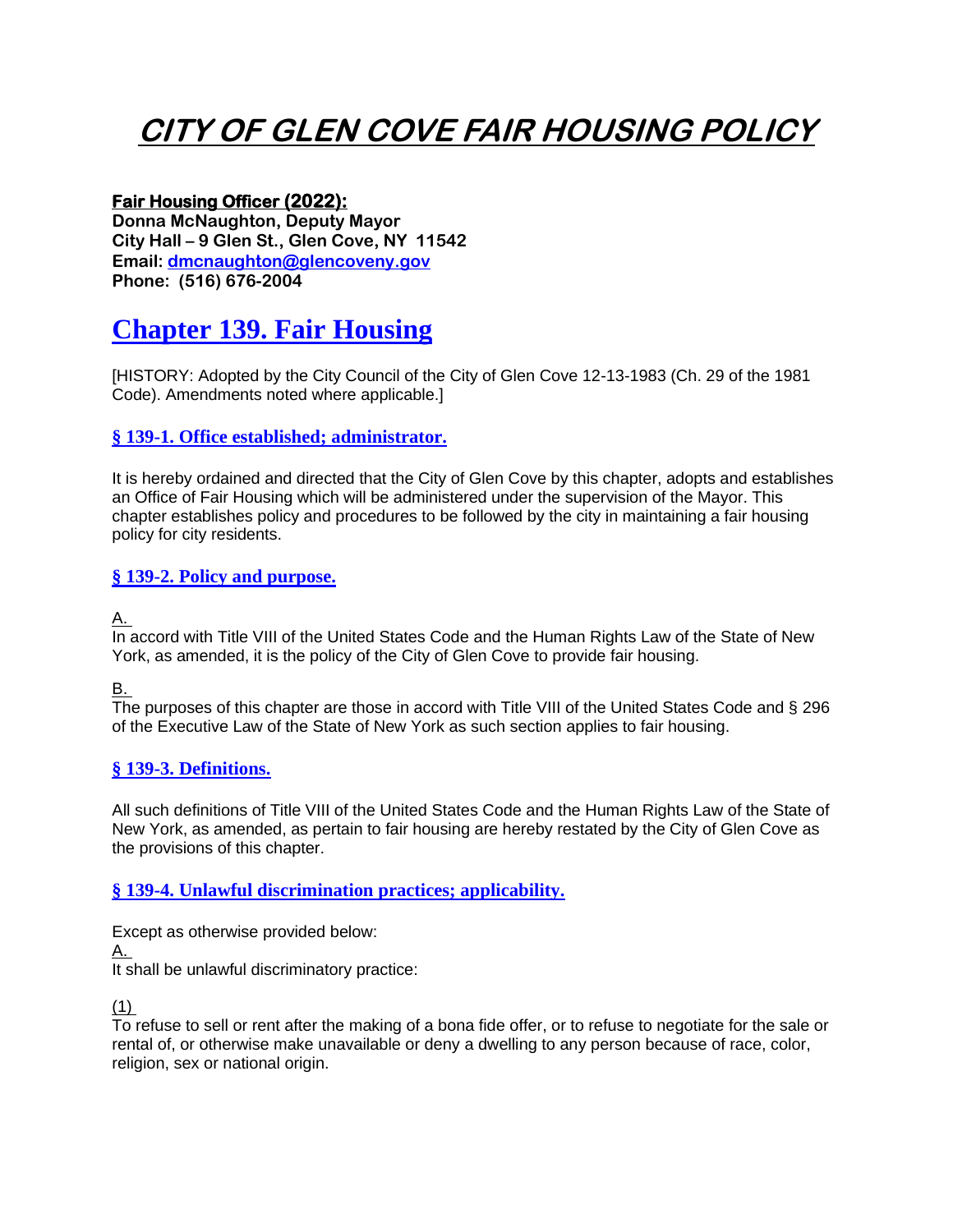# [\(2\)](https://ecode360.com/print/12084022#12084022)

To discriminate against any person in the terms, conditions or privileges of sale or rental of a dwelling, or in the provision of services for facilities in connection therewith, because of race, color, religion, sex or national origin.

#### [\(3\)](https://ecode360.com/print/12084023#12084023)

To make, print or publish, or cause to be made, printed or published, any notice, statement or advertisement with respect to the sale or rental of a dwelling that indicates any preference, limitation or discrimination based on race, color, religion, sex or natural origin, or any intention to make any such preference, limitation or discrimination.

#### [\(4\)](https://ecode360.com/print/12084024#12084024)

To represent to any person, because of race, color, religion, sex or national origin, that any dwelling is not available for inspection, sale or rental when such dwelling is in fact so available.

#### [\(5\)](https://ecode360.com/print/12084025#12084025)

For profit, to induce or attempt to induce any person to sell or rent any dwelling by representations regarding the entry or prospective entry into the neighborhood of a person or persons of a particular race, color, religion, sex or national origin.

#### [B.](https://ecode360.com/print/12084026#12084026)

Nothing in this section shall apply to:

#### [\(1\)](https://ecode360.com/print/12084027#12084027)

Any single-family house sold or rented by an owner, provided that such private individual owner does not own more than three such single-family houses at any one time. Provided, further, that the sale or rental of any such single-family house shall be excepted from the application of this chapter only if such house is sold or rented without the use in any manner of the sale or rental facilities or the sales or rental services of any real estate broker, agent or salesman, or of such facilities or services of any person in the business of selling or renting dwellings, or of any employee or agent of any such broker, agent, salesman or person and without publication, posting or mailing, after notice, of any advertisement or written notice in violation of Subsection [A\(3\)](https://ecode360.com/print/12084023#12084023) of this section.

#### [\(2\)](https://ecode360.com/print/12084028#12084028)

The rental of a housing accommodation in a building which contains housing accommodations for not more than four families living independently of each other, if the owner resides in one of such housing accommodations.

#### [\(3\)](https://ecode360.com/print/12084029#12084029)

A religious organization, association or society or any nonprofit organization, or controllee of, from limiting the sale, rental or occupancy of dwelling which it owns or operates for other than a commercial purpose, to promote the religious premise for which it was established and operated, unless membership is restricted on account of race, color or national origin.

#### $(4)$

A private club not in fact open to the public, which, as an incident to its primary purpose or purposes, provides lodgings which it owns or operates for other than a commercial purpose, from limiting the rental or occupancy of such lodgings to its members or from giving preference to its members.

#### [C.](https://ecode360.com/print/12084031#12084031)

All such unlawful discriminatory practices contained in Executive Law of the State of New York, as amended, § 296 through § 301 pertaining to fair housing, are hereby restated by the City of Glen Cove as the provisions of this chapter. All such procedures as delineated within § 296 through § 301 pertaining to fair housing are hereby supplemented by the provisions set forth in § [139-6](https://ecode360.com/print/12084033#12084033) of this chapter.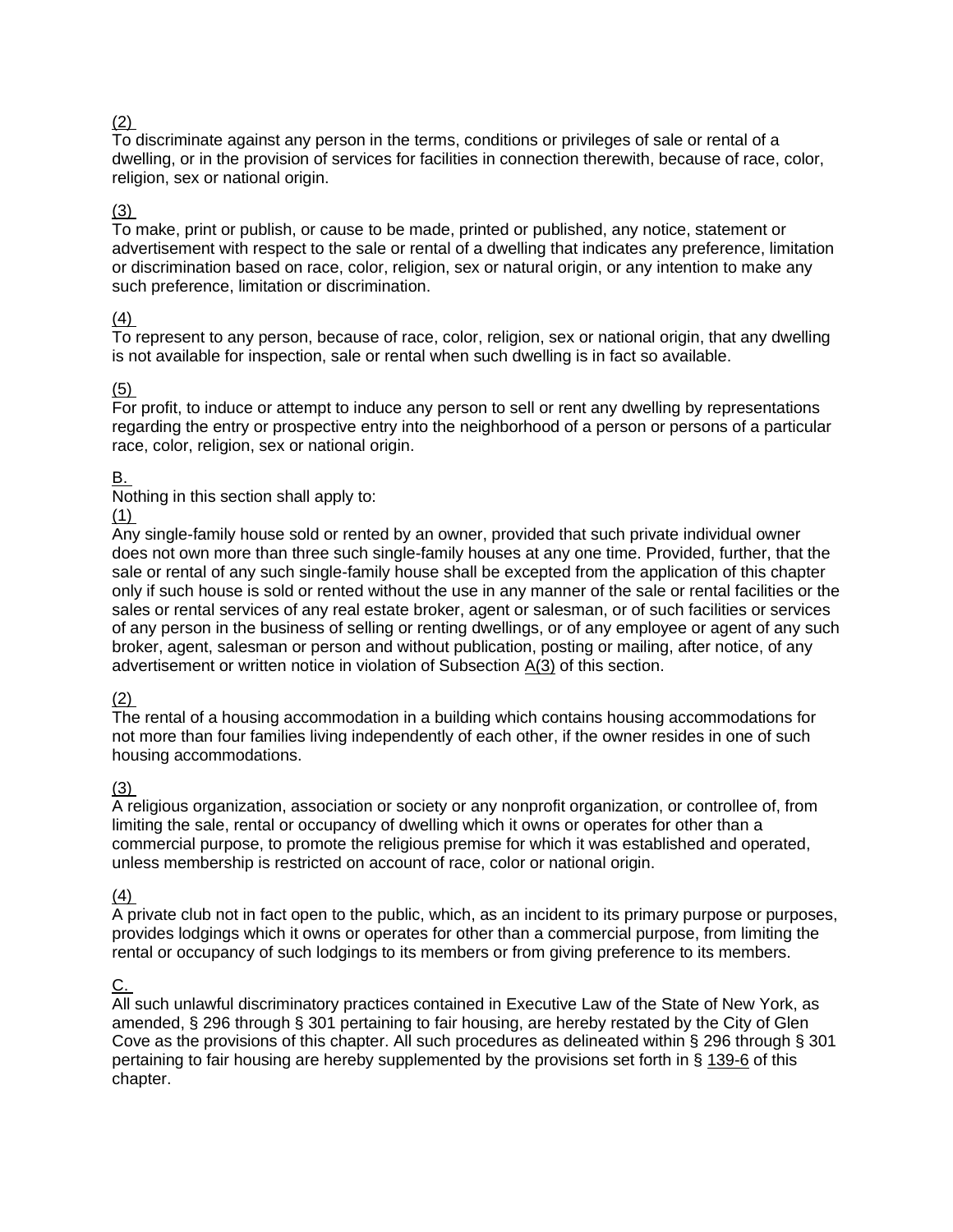# **§ [139-5. Fair Housing Office.](https://ecode360.com/print/GL1564?guid=11768294&children=true#12084032)**

There is hereby established a Fair Housing Office which is designated to administer this chapter. The fair housing officer shall be appointed by the Mayor and shall hereinafter be called the fair housing officer of the City of Glen Cove. This position may be assigned as an additional duty of an employee of the city.

# **§ [139-6. Powers and duties of Fair Housing Office.](https://ecode360.com/print/GL1564?guid=11768294&children=true#12084033)**

The Fair Housing Office, by and through the fair housing officer, shall have the following functions, powers and duties:

[A.](https://ecode360.com/print/12084034#12084034)

To establish and maintain a principal office within the City of Glen Cove as may be necessary.

[B.](https://ecode360.com/print/12084035#12084035)

To function at any place within the City of Glen Cove.

[C.](https://ecode360.com/print/12084036#12084036)

To employ such personnel as may be necessary to effectively carry out its powers and duties.

[D.](https://ecode360.com/print/12084037#12084037)

Upon request, to obtain and utilize the services of all governmental departments and agencies.

[E.](https://ecode360.com/print/12084038#12084038)

To formulate policies to effectuate the purpose of this chapter and to make recommendations to agencies and officers of the City of Glen Cove in and of such policies and purposes.

[F.](https://ecode360.com/print/12084039#12084039)

To receive and investigate complaints alleging violations of this chapter.

[G.](https://ecode360.com/print/12084040#12084040)

To have access at all reasonable times to premises, records, documents, individuals and other sources of evidence to examine, record and copy to conclude any investigation.

[H.](https://ecode360.com/print/12084041#12084041)

In conjunction with the City Attorney of the City of Glen Cove, to subpoena any such evidence as required to compel compliance.

[I.](https://ecode360.com/print/12084042#12084042)

In conjunction with the City Attorney of the City of Glen Cove, to obtain court orders to enforce all findings and discrimination.

#### [J.](https://ecode360.com/print/12084043#12084043)

To develop human rights plans and policies for the City of Glen Cove and to assist in their execution, upon adoption. To make investigations and studies appropriate to effectuate this chapter to inform persons of the rights assured and remedies provided under this chapter, to promote good will and to minimize or eliminate discrimination.

# [K.](https://ecode360.com/print/12084044#12084044)

To render each year to the Mayor a written report of all of its activities and recommendations.

[L.](https://ecode360.com/print/12084045#12084045)

To furnish any person with such technical assistance that the Office deems appropriate to further compliance with the purposes or provisions of this chapter.